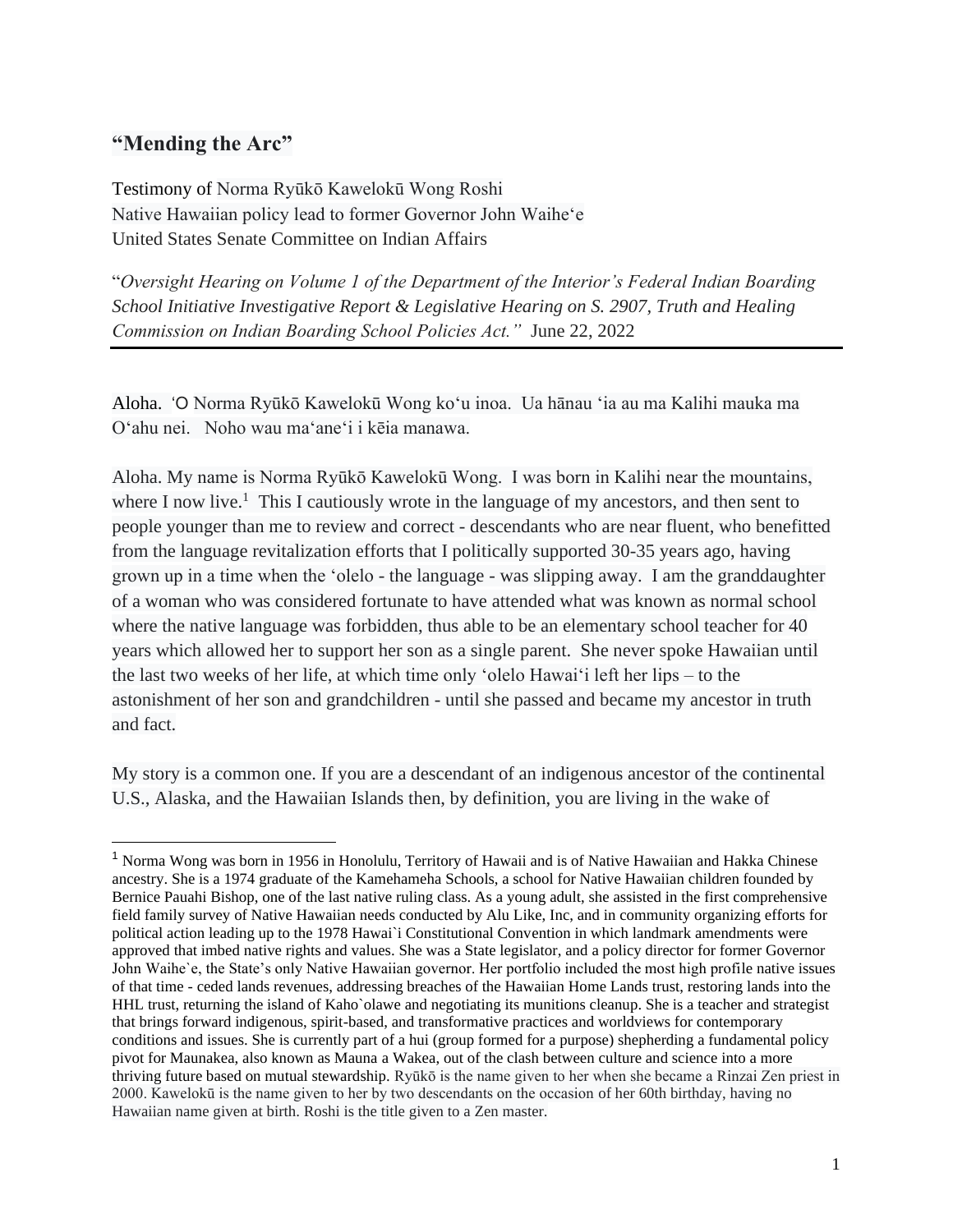hundreds of years of government policies that sought to norm, even if it meant erasure. You need not have had an ancestor who was sent to a boarding school to have been subjected to the beliefs and therefore the institutions and programs of a country that had a profound misunderstanding of their superiority and indigenous inferiority. If you are a boarding school survivor, the descendant of a survivor, the descendant of peoples who did not survive, the descendant of peoples who buried the pain and did not speak of such things as if you no longer existed, then there is very specific trauma.

## **What this moment is about The missed opportunity and potential harm of the usual reactive ways**

#### *Aia no i ke kō a ke au. Which ever way the current goes, time will tell.<sup>2</sup>*

In many spirit practice ways, it is believed that the truth that has been buried will arise above the ground when the people are ready to see it, and not a moment before.

Many generations of individuals and clans may need to hold the dark secrets before the night turns to day, and their burden imprints every generation in between. Here we are now, in the purposeful uncovering, revealing, what people call truth-telling. Although we are more than ready to see it and it is more than past the time to do so, there will still be ways that the truth will be hard to bear and misunderstandings will reactively flow. The social justice practice is to center truth and healing in action. There is truth, there is healing, there is "and". The "and" is frequently given short shrift, or abbreviated in ways that people have come to believe that truth is all that is needed for there to be healing. The truth - once unpacked beyond the data and the analysis and into the stories, one by one by thousands - is and will be painful, hard, beyond belief and understanding. It will reveal the underbelly of who and what the country was and in some ways still is. The truth is a prerequisite that will be revealed not once but over time. Truth is not the same as healing.

Here we are now. The investigative report merely places us on the precipice - a consequential precipice. How will we guide and participate in this moment? If there is a revealing and a political acknowledgement, but not much more, then there is the very real risk that we will have wasted a once-in-a-lifetime opportunity by moving on too quickly. The reversal of systematic erasure - not just an acknowledgement of it - would be a consequential pivot for the entire nation, a true mending of the arc or at the least a significant leap toward that horizon.

<sup>&</sup>lt;sup>2</sup> This is the first of four italicized quotes of 'olelo no'eau - wise sayings of the Native Hawaiian people, as recorded by scholar and cultural elder Mary Kawena Pukui (1895-1986)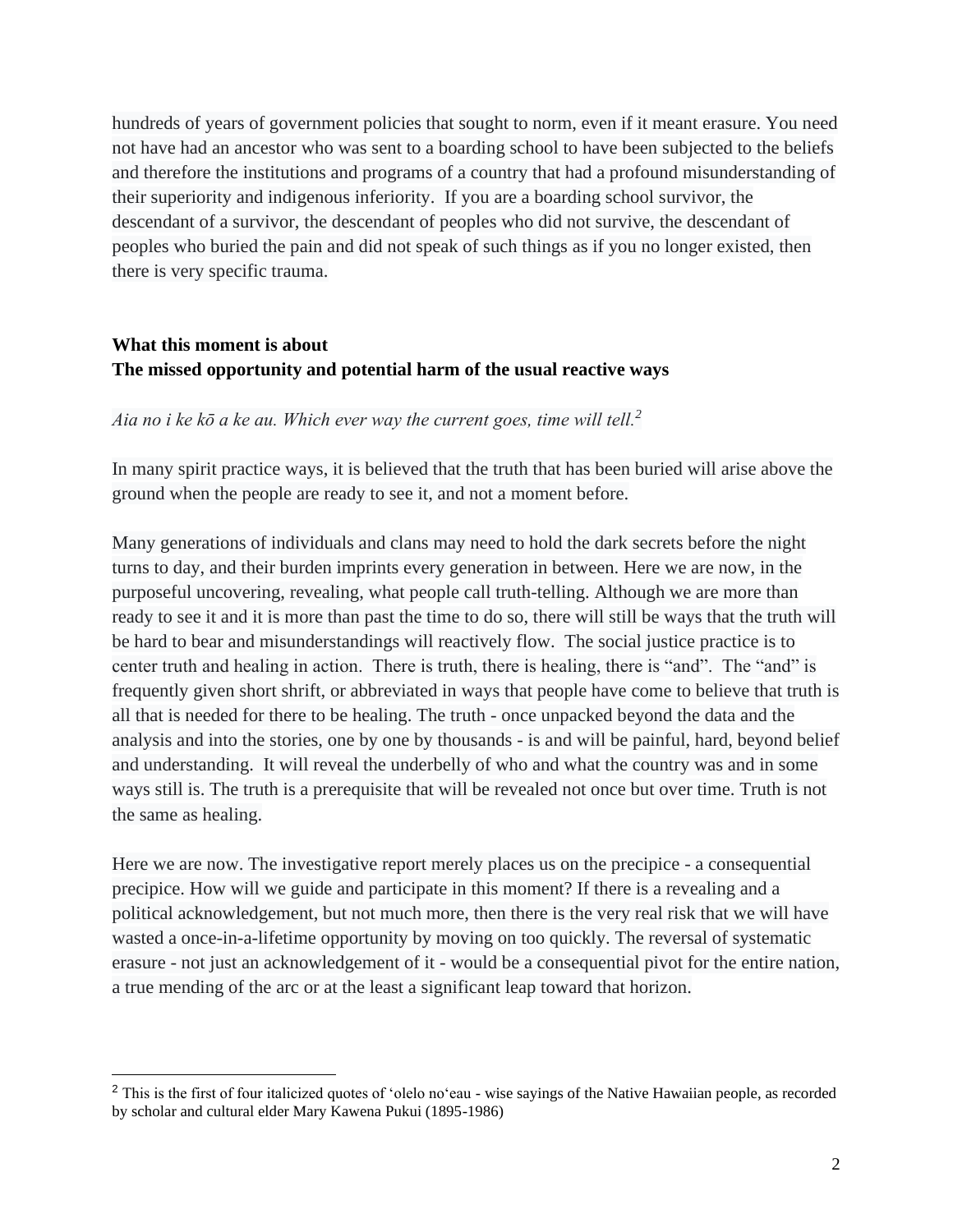### **Elements of mending the arc**

There is an arc and it has been interrupted. "The arc of the moral universe is long, but it bends toward justice" - Martin Luther King. From the indigenous perspective, the arc exists within the context of seven generations - the seven generations that came before, and the seven generations that follow, a span of 120 to 150 years in each direction. While justice is moral, it is a hollow victory if not accompanied by thriving. A seven generations arc exists because of the intentionality of each generation to tend to current conditions while working toward more fruitful futures, passing that responsibility and the wisdom of experience from one generation to another. The bend toward a just thriving is dreamt and cultivated, fought for and worked for.

The policies and willful intent of a country and its peoples can and have interrupted and nearly severed the seven generations arc by forced norming; displacement from land, people, and family; erasure of language and practices and therefore values and ways. Many of these tools of severing are embedded within the institution of policy known as the federal Indian boarding school. In spite of the determined actions to erase, followed by appeasement and neglect, there are still vestiges of the seven generations arc, which is how we may know that indigeneity still exists and isn't just a historical or political frame. But we may have forgotten how to act, how to be, how to make choices as consequential participants in the arc. When a seven generations arc isn't operational and healthy in all respects including being our worldview, then we are severed from agency and our present and future are at effect of others. A severing of the arc is a severing of self-sufficiency and sovereignty.

It is important to understand that a seven generations arc isn't the thin line of blood lineage. The three parts - ancestors, the current generations, and descendants - are all of the peoples<sup>3</sup>, not just the ones that are named in a given report, not just the ones who were harmed whether we know their names or not, and not just the ones who caused harm. It is true as it has always been that not all of the peoples of a generation will accept the fact let alone step into the responsibility within a seven generations context. The more that do so the more that can be accomplished. The more that can be prevented and interrupted, the more that can be put into motion toward the generations of descendants. A non-indigenous person or institution or government can look at itself as having nothing to do with what happened in the past. Alternatively, it can begin to understand the world as mutually interdependent including the past as it may be connected to the future. At one level, our mending of the arc is in the self-interest of all of our sakes - indigenous and not.

The current generation - by definition - are stewards, sitting at the midpoint of the arc that is seven generations in the past, seven generations in the future. We can think of ourselves as sole

<sup>&</sup>lt;sup>3</sup> In addition to the peoples who lived in a given time and place, there are the non-human beings including animals, plants, mountains, water, the entirety of the living universe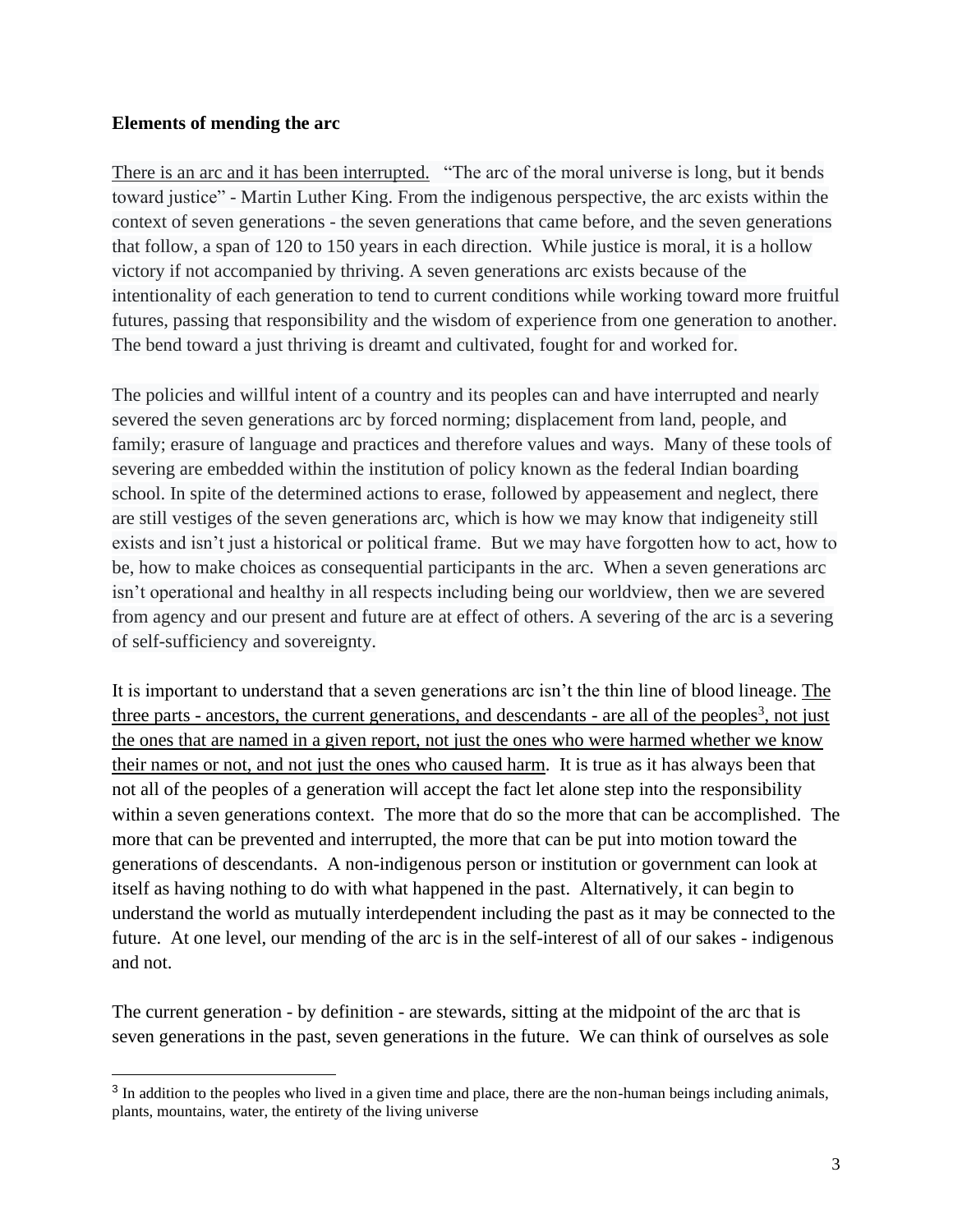stewards - i.e., the government, or the agency, or the advocates for and on behalf of the peoples, past, present and future - or we can think of the current generation as the midpoint of the arc acting as mutual stewards, taking up the responsibility together in a multitude of roles. Doing so in mutuality in of itself mends the arc, interrupting the habits of hierarchy and assumptions of power.

What are we mutual stewards for? The kuleana - the responsibility - of the current generation is to bring forward the unseen and unhealed with sacred care while persistently and creatively shaping the future story. Understanding that the current generation includes as many of the "all of us" as may be possible, it is the kuleana of this generation to make visible and to see many deeds and peoples who have been otherwise hidden and forgotten both in their pain and in their joy. *He 'onipa'a ka 'oiā'i'o. Truth is not changeable*. This is an unearthing that must be done with determination, sensitivity and care, taking the time that may be needed, sometimes slowly and sometimes swiftly, but not stopping once having begun. But to mend the arc, the trajectory of the past needs to be interrupted, which means that it isn't enough to just lay bare the painful truths of the past. Continue the arc. This is most fruitfully done by coming into the mutual stewardship of the future story, and working backwards to the actions that need to happen today to seed the future.

This kuleana is a consequential midpoint, a pivot point that is taken or not, for better or for worse. Every midpoint in a seven generation arc is a pivot point, but this one seems more potent than most.

What would the pivot be towards? In a long arc, seven generations in the past and seven generations in the future, the potential of the pivot into the long arc is to bring the peoples into more mutuality, harmony, and core strength for whatever it is that may need to be faced.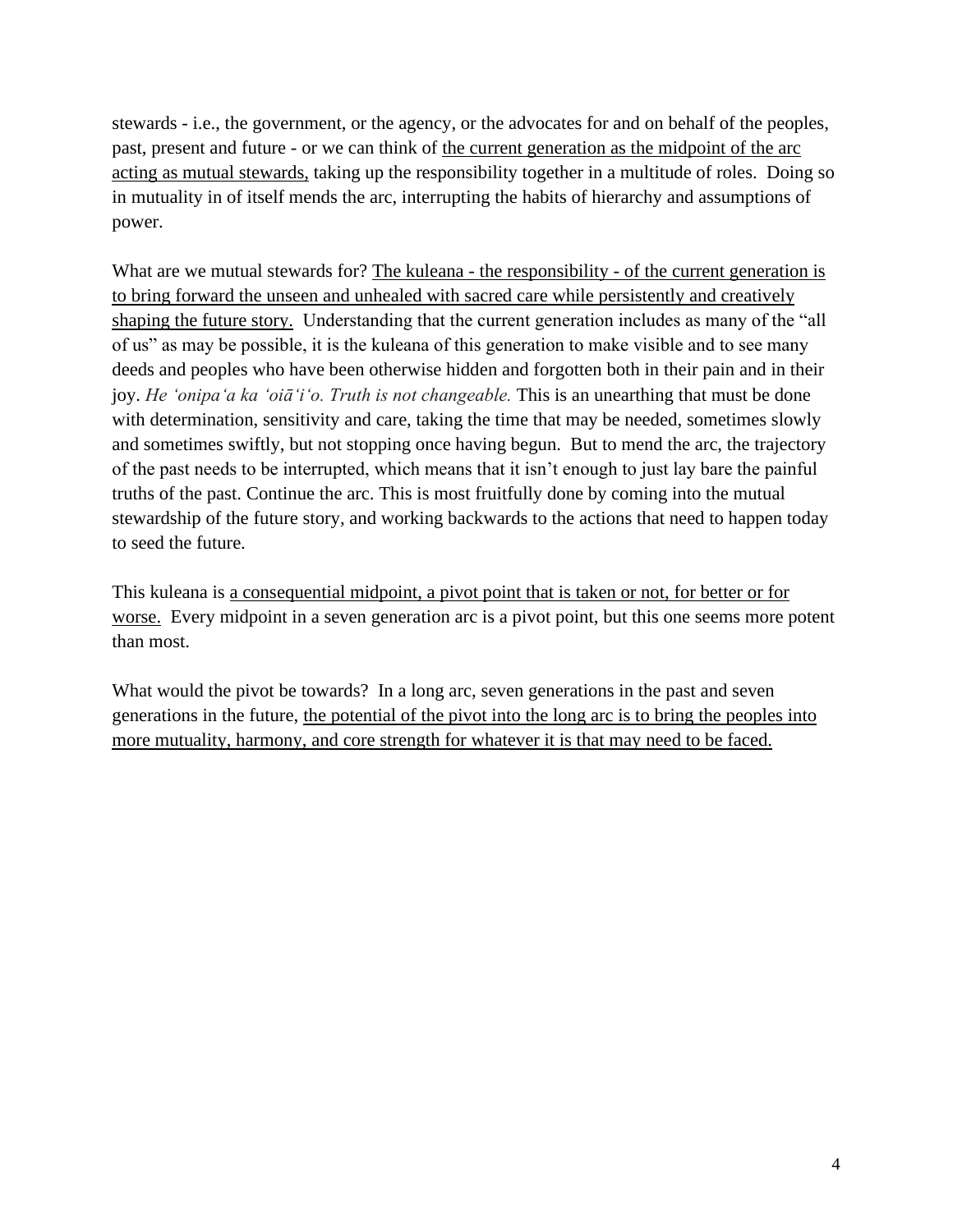#### **Potential ways forward consistent with mending the arc**

- Iteratively reaching back and casting forward is critical. In the past, there is an accounting of what happened, but also a telling and understanding of why. In the present, there is the connectivity with the past on meta and micro scales with present-day impacts, including the accumulation of impacts over time. Toward the future, there is the imagining of what it would mean, what it looks like, and what it will take to hold the thriving of children at the center, collectively, to mend the arc. It is about the education of children, the safety of children, the transition from childhood to adulthood, the societal role of children. In the present, there is the organizing for future results including pivots and course adjustments. In the present, there is individual and collective revealing, grieving, and coming to terms.
- For this journey of making right and mending, there is strength and possibility in mutuality which will look like, especially at the beginning, as parallel efforts.
	- $\circ$  There is the work within native communities, including native peoples who live in the diaspora outside of native communities. This is the work of revealing and digesting what has happened. This may be in the form of stories, including the use of storytelling to chronicle and to therapeutically process. In many places and among many peoples there will be specific rituals, some in community, and some that may be guided in community for individuals. These rituals include the clearing of peoples, spaces, and places. There is the work of bringing ancestral children home, wherever home may be determined to be. There is the work of reconnection of ancestors and the living with places and peoples that they have been separated from. There is the creative wondering about the world that native peoples hope for, a robust description of what it would mean to not only acknowledge and to reverse the damage but to also leap forward. This may be community by community, peoples by peoples. There may also be the possibility of exploring the beginnings of a pivot of indigenous peoples as a whole across the continent, Alaska and Hawaiʻi in relationship to a national policy.
	- There is emergent work that may be possible between native peoples and communities with non-native allies, co-workers, neighbors and friends. This includes the respectful sharing and the respectful listening of what has happened. There is the processing and perhaps a developmental path between people and between institutions, making and strengthening true relationships, and making plans together toward more mutually beneficial futures.
	- There is the work of bringing awareness into the understanding of the American public with the aspiration of pivoting the relationship that Americans have with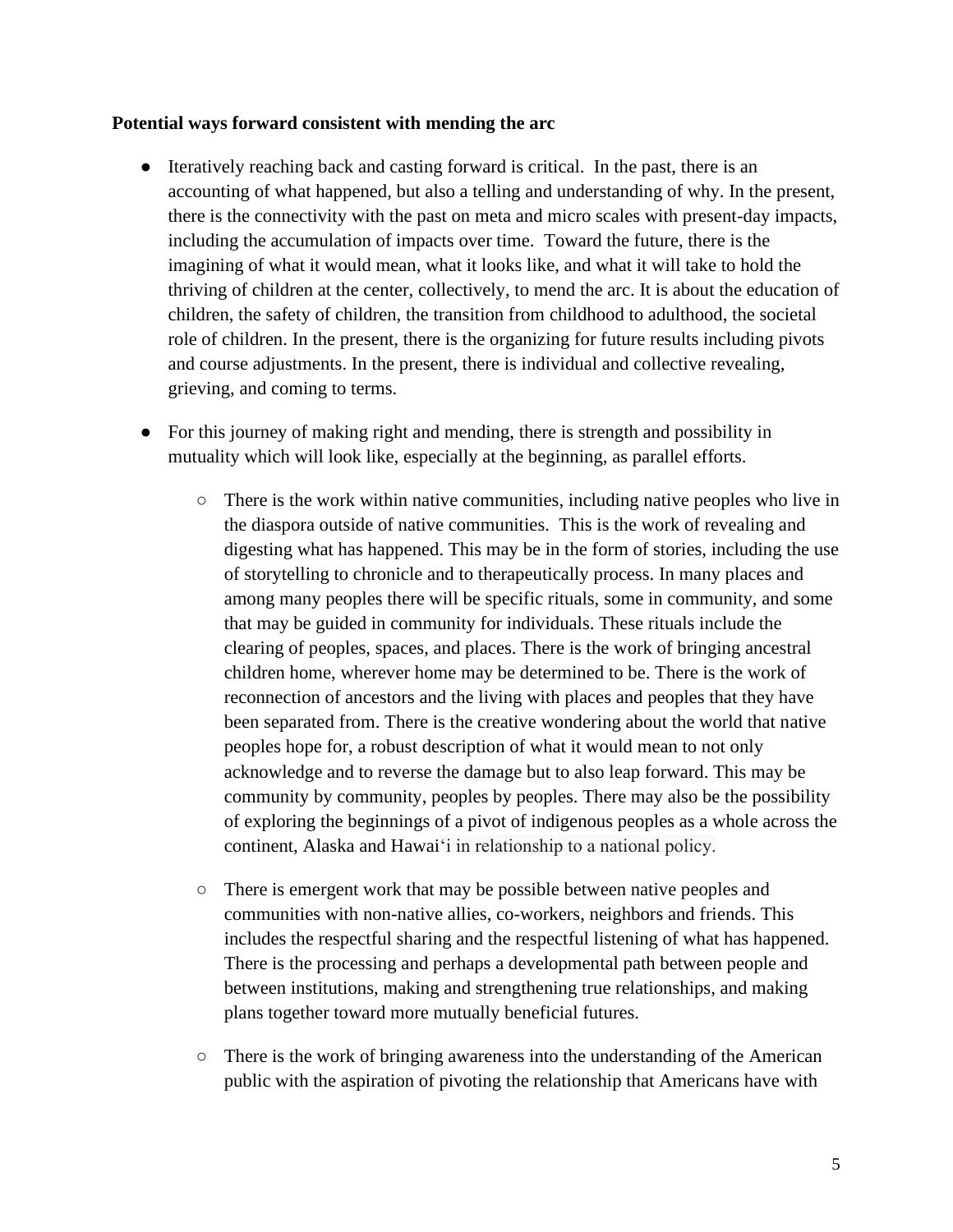the indigenous peoples of this land. Against the backdrop of polarization and othering, this is the most challenging of the parallel work.

● To repair in the ways of mending the arc is to contemporaneously restore that which was intentionally cut off, not as a reparation $4$  but in reconnecting the severed path. Three areas of repair come to mind: the revitalization of language; the reconnection of peoples to place; and renewed worthiness.

Language contains the values and ways of a people, teachings that lose their meaning in translation. The learning of once-only-oral languages must be done person to person, thus restoring teacher-student relationships, the value and ways of mastery. Indigenous languages contain wisdom of the stewardship between people and land.

Reconnecting peoples to place is critical to repairing the arc. Most indigenous peoples in this country have been displaced and dispossessed. Beyond the multitude of issues of land rights, there is the fundamental reconnection of people to be in relationship to land, including water and all aspects of nature. This is even so and perhaps more especially so if you are no longer living on the lands of your ancestors. Nonetheless, do you have a relationship with the lands you are now on, do you know it, care for it, care about it. This relational reconnection is critical to mending the arc of indigeneity, and awakens a critical societal role of indigenous peoples in this country, front and center in a time of tectonic climate change. To have to assume such roles for all peoples, not only your own, is worthy. And worthiness assumed repairs a broken arc.

- Among the transactional habits of political solutions is the monetizing of repair. In its stead, be creative and generous in the investment and partnership in thriving. Resources will be needed for grieving, therapeutic healing, the gatherings for saying what needs to be said and to share what needs to be shared. Resources will be needed if language is to be revitalized, peoples reconnected in relationship to land, and worthiness re-established. Making it possible for peoples - at scale - to have the time, space, and support to just talk and figure out what it may take to repair the arc will take resources, as will the implementation of those dreams and hopes.
- Our children ancestors went to or were taken to places known as boarding schools where things happened that are now being uncovered. Even more than the deeds themselves, these are places where there was loneliness, despair, hurt, numbness, disappearing, anger, fear, hope and the loss of hope, love and the withholding of love, joy and joy muted. The energy of what happened in these spaces and places need tending to if repair is to be had. That is the indigenous way. Places and spaces will need to be tended to, energy shifted,

<sup>&</sup>lt;sup>4</sup> Definition: the making of amends for a wrong one has done, by paying money to or otherwise helping those who have been wronged.